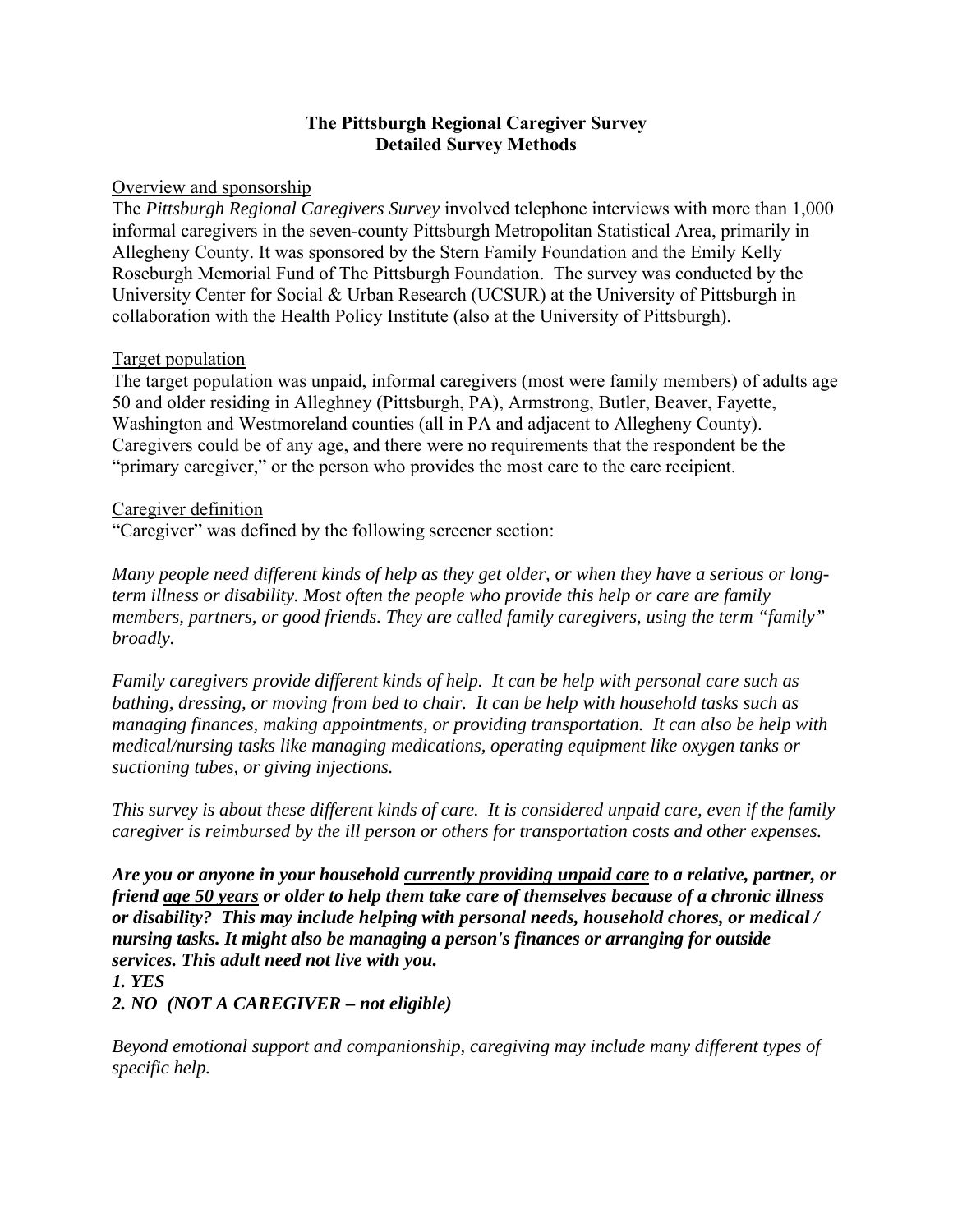*Do you currently help with PERSONAL CARE TASKS, such as bathing, dressing, grooming, eating, moving from bed to chair, or going to the toilet?*

*1. YES* 

*2. NO* 

*Do you currently help with HOUSEHOLD TASKS, such as shopping, managing personal finances, arranging for outside services, or providing transportation?*

*1. YES 2. NO* 

*Do you currently help with MEDICAL OR NURSING TASKS, such as managing medications, changing dressing on wounds, or monitoring equipment like oxygen tanks? 1. YES* 

*2. NO* 

*Must say YES TO AT LEAST ONE OF THE THREE FOLLOW-UP QUESTIONS ABOVE TO QUALIFY.*

# Field operations

Data were collected between February 14 and July 10, 2017 using computer-assisted telephone interviewing (CATI) by trained UCSUR interviewers. Interviewers were monitored continuosly for quality control by field supervisors. Up to 20 attempts were made on different days at varying times of the day on each phone number before classifying the sample point as a noncontact. The survey took an average of 60 minutes to complete and was approved by the Institutional Review Board of the University of Pittsburgh. Participants were paid \$15 for completing the survey.

## Survey instrument

The survey covered a variety of topics including care recipient (CR) and caregiver (CG) profiles; CR disability / needs for care; kinds of help provided by CG's; caregiver support networks (informal and paid); CG formal support / training; Impacts of caregiving on the CG (physical, financial, emotional, social); CG physical and mental health; Impacts of caregiving on work / employment; CG out-of-pocket expenses; Caregiving following hospitalization (preparation; inclusion); CG interaction with the long-term services ans supports (LTSS) system; and CG attitudes towards potential caregiver support policies.

Full question wording and topline frequencies for all survey items is available in a separate PDF file on this website. There are additional PDF files that present breakouts of all survey frequencies by CR age, CG age, CG education level, CG income, CG-CR gender, hours per week spent caregiving, CG-CR relationship, and CR Alzheimer's Dementia status.

# Sample design

A mix of probability and non-probability sampling methods was used to capture a broad range of caregivers while remaining within budget and time constraints. Methods included probability sampling via random digit dialing (RDD) of both landline and cellular phones with screening for caregivers; and random sampling from listed landline household samples targeting middle-aged and older adults. Non-probability methods included recruitment from the UCSUR Research registry, a pre-recruited panel; and volunteer call-in samples generated using recruitment flyers through local service providers.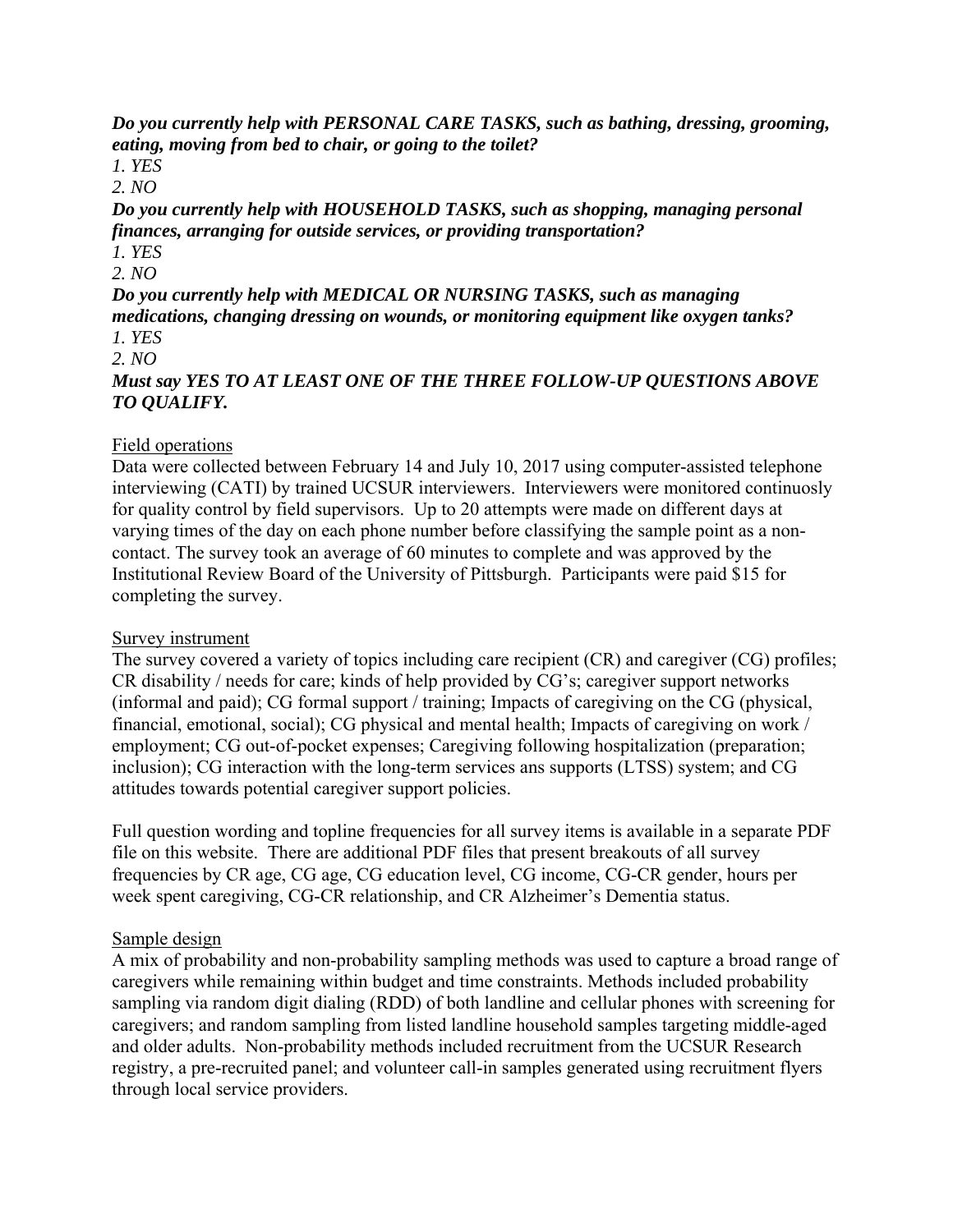The RDD and listed household samples were purchased from Survey Sampling International, Inc. (SSI). The UCSUR research registry has been built over the last five years by recruiting participants of (primarily) telephone surveys conducted by the Center, many of which were RDD or probability-based listed household sample studies. Participants have also been recruited to the registry through adverstisements on the website, flyers, and through cross-listings with other University of Pittsburgh research registries. The volunteer sample recuitment through local service providers was facilitated by prioir collaborations with those providers, many of whom also provided input to the survey design.

The RDD frame theoretically provides complete coverage of the target caregiver population. The listed landline frames do not cover caregivers with unlisted phone numbers or those who use only cellular telephones. The research registry and volunteer call-in samples are non-probability methods (even though some of the registry participants were recruited using probability methods), and thus provide unkown coverage of the target population.

Sample outcome rates by sample type

The table below presents sample outcomes and basic screening, cooperation, and response rates separately by sample type, and for the total sample. More than 37,000 phone numbers were dialed or processed to generate the 1,008 completed interviews.

|                            | <b>RDD</b> | <b>Listed</b> | Research        | Volunteer | <b>Total</b> |
|----------------------------|------------|---------------|-----------------|-----------|--------------|
|                            |            | Landline      | <b>Registry</b> | Call-In   |              |
| <b>Total sample</b>        | 15776      | 16720         | 4541            | 257       | 37294        |
| Completed                  | 126        | 260           | 434             | 188       | 1008         |
| <b>Screened eligible</b>   | 191        | 419           | 680             | 197       | 1487         |
| <b>Screened ineligible</b> | 4675       | 5162          | 2893            | 43        | 12773        |
| <b>Unable to screen</b>    | 10910      | 11139         | 968             | 17        | 23034        |
|                            |            |               |                 |           |              |
| <b>Screening rate</b>      | 30.8%      | 33.4%         | 78.7%           | 93.4%     | 38.2%        |
| <b>Cooperation rate</b>    | 66.0%      | 62.1%         | 63.8%           | 95.4%     | 67.8%        |
| <b>Response rate</b>       | 20.3%      | 20.7%         | 50.2%           | 89.1%     | 25.9%        |
|                            |            |               |                 |           |              |

The following formulas were used to calculate the rates reported in the table:

Screening rate: (screened eligible + screened ineligible / total sample)

Cooperation <u>rate</u>: (completed / screened eligible)

Response rate: (screening rate X cooperation rate)

The overall screening rate was 38.2%, the cooperation rate was 67.8% among identified eligible caregivers, for an final overall response rate of 25.9%. As would be expected, the screening rates were much higher for the research registry and volunteer call-in samples. The cooperation rate was also much higher for the volunteer sample, but was similar for the registry, listed household, and RDD samples.